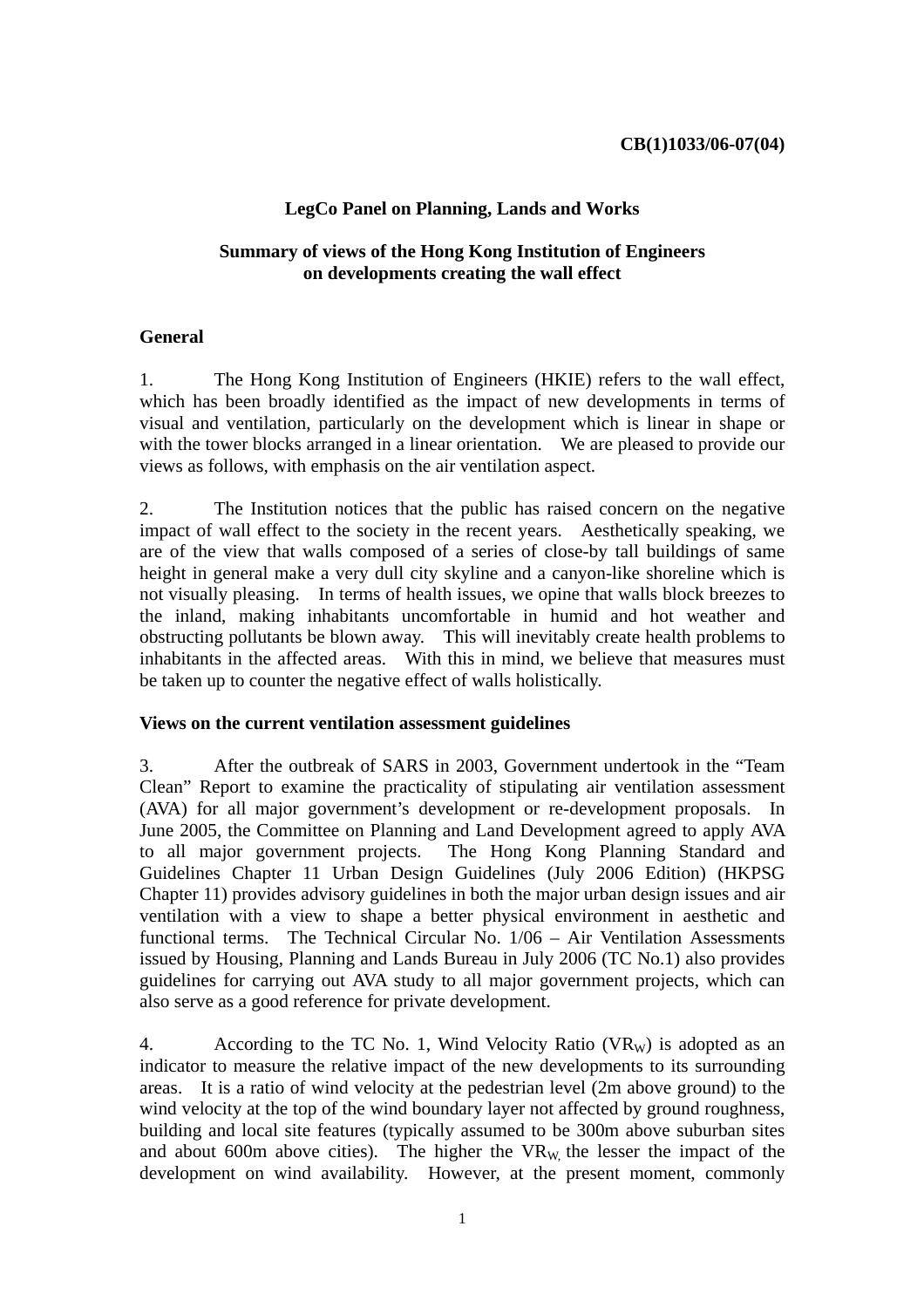acceptable and objective benchmark standard of  $VR_W$  in different geographic locations have not been established and enforced. The Institution is of the view that with the objective benchmark standard in place, it can serve as a quantitative control on property development's impact to air ventilation.

5. We understand that a feasibility study on "Urban Climate Map and Standards for Wind Environment" (the study) has been commissioned by the Planning Department in July 2006 and is expected to be completed by mid 2009. When finished, the study will provide some objective guides on the acceptance criteria of VRW. As the matter would have great impact on Hong Kong's land development, we suggest that consent from the community and industry should be obtained before the acceptance criteria are finalised. We suggest that relevant professional institutions such as the HKIE, Hong Kong Institute of Architects (HKIA) and Hong Kong Institute of Planners (HKIP) be invited to participate in the relevant part of the study.

### **Economic and social considerations**

6. We understand that given the scarcity of developable land in Hong Kong, land resource is a very valuable natural resource for sustainable development. Besides economical values, the high-density developments in urban areas provide a portion of residential and commercial spaces for the Hong Kong's huge population and intensive commercial activities. We also understand that income from land sale is one of the major Government incomes. To impose too stringent benchmark standard on  $VR_W$  /AVA or visual impact requirements to new property projects may result in reduction to the prevailing level of permissible plot ratio. In this light, Government should strike a balance between social and economic considerations.

## **Proposed way forward for new property projects**

#### *New property projects with planning approval or legal status*

7. We agree that for the property development with foundation works committed, flexibility for changing the tower blocks disposition and podium configuration would be very limited. The property development with approved master layout plan or land grant executed, their development scheme and/or development intensity have gone through necessary approval process. Before the benchmark standard of  $VR_W$  is in place, all legal status, executed land grants and approved Master Layout Plans (MLP) of the property developments should be honoured and given due respect. We are of the view that these projects should be allowed to proceed according to their approved MLP, land grant and planned schedule to avoid imbalance in residential flat supply and further shrinkage of the construction industry in Hong Kong. However, the project proponents of these projects under this category should still try every possible measure in detailed design stage to improve air ventilation or wind permeability at street level of the surrounding as much as they could.

### *New property projects without any planning approval and legal status*

8. We suggest that for new development without approved master layout plan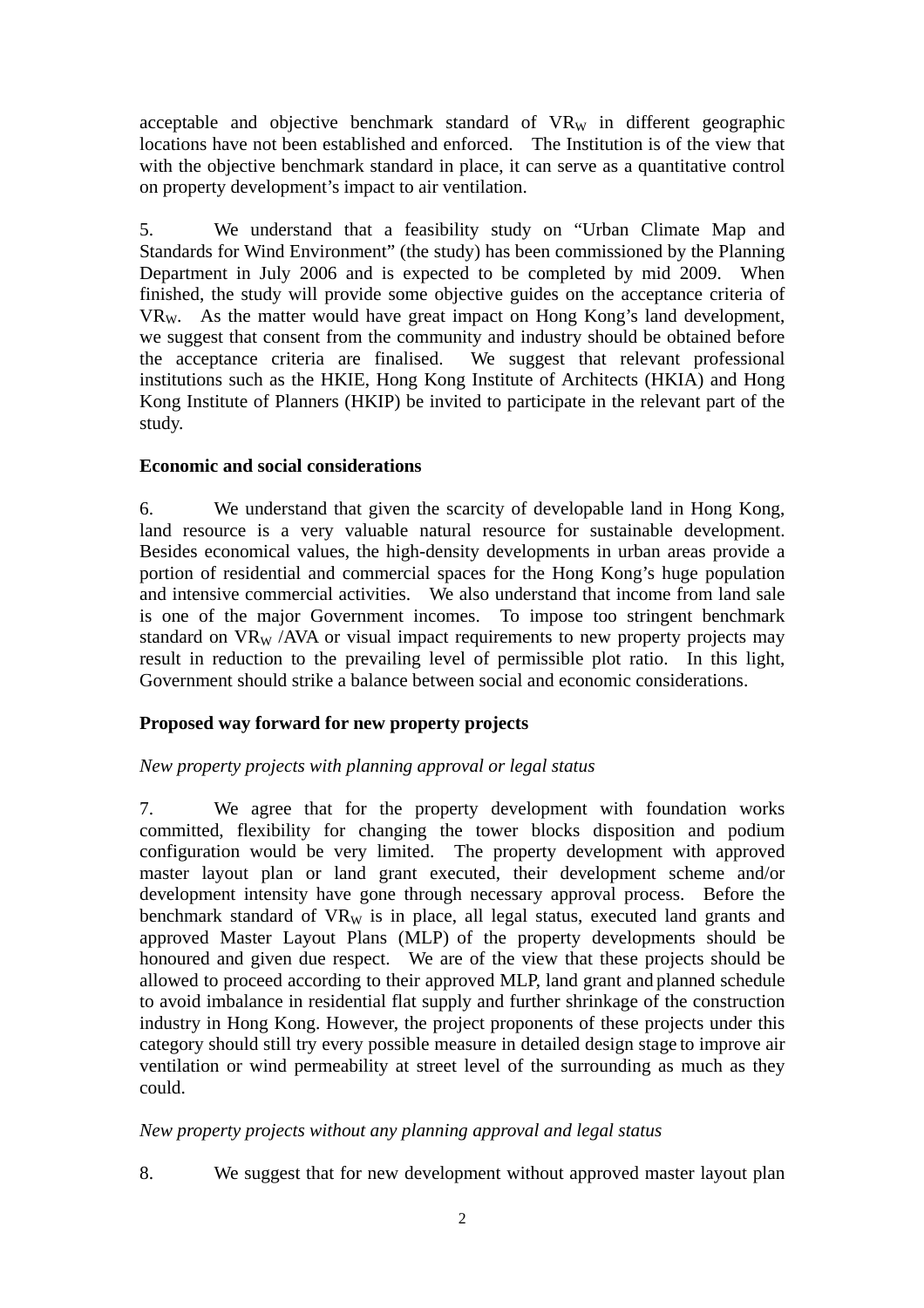and executed land grant, the design of development can make reference to HKPSG Chapter 11. With the benchmark standard of  $VR_W$  in place in the future, the new development projects' impact on air ventilation can be alleviated with an objective and quantitative benchmark standard.

## **Solutions to counter the "wall effect" and to enhance air ventilation**

9. We wish to stress that high-rise buildings should not be equated to "wall effect", and that reducing development intensity may be one of but not the only solution to "wall effect". In some cases, high-rise building may even serve as wind catcher and improve air ventilation of its surrounding areas. In general, we would like to suggest the following designs to address the "wall effect" of a development:

- (a) Keeping reasonable and practical separation distance between the building blocks to increase wind permeability to street level;
- (b) Adding in more sky gardens at reasonable heights to increase the permeability of the building blocks; sky gardens at low level zone generally help improve wind permeability at street level but those at mid or higher zones can generally improve wind permeability of space at leeway of the building blocks;
- (c) Varying building heights to help optimise the wind capturing potentials of the development itself;
- (d) Creating large breezeways/voids above or within podium structures facing the wind direction; and
- (e) Creating more open space and visual corridors.

### **Government's role in enhancing air ventilation**

10. Considering that an attractive shoreline and skyline are trademarks for Hong Kong as the Pearl of the Orient and Asia's World City and that the current AVA is only applicable to government's projects, we are of the view that measures must be taken up so as to uphold the quality of buildings and urban living space in Hong Kong. In particular, we encourage Government to consider implementing planning guidelines on the visual impact of buildings with a view to providing Town Planning Board with some simple and effective guidelines in determining the visual impact of developments, particularly for the high rises built along the water front.

11. Besides buildings which caused wall effect to the environment, we observed that unauthorised advertising boards over main roads/streets are also the massive obstructions to breezeways. We therefore urge government to take immediate action to regulate and control these massive obstacles with a view to enhancing inland air ventilation.

### **HKIE's observations and recommendations**

12. The Institution would also like to provide below our observations and recommendations in respect of technical issue on wall effect for the consideration of the Panel:

(i) Currently many claims of wall effect may be motivated by the concern of blocking of private views. We think criticism should be based on result of